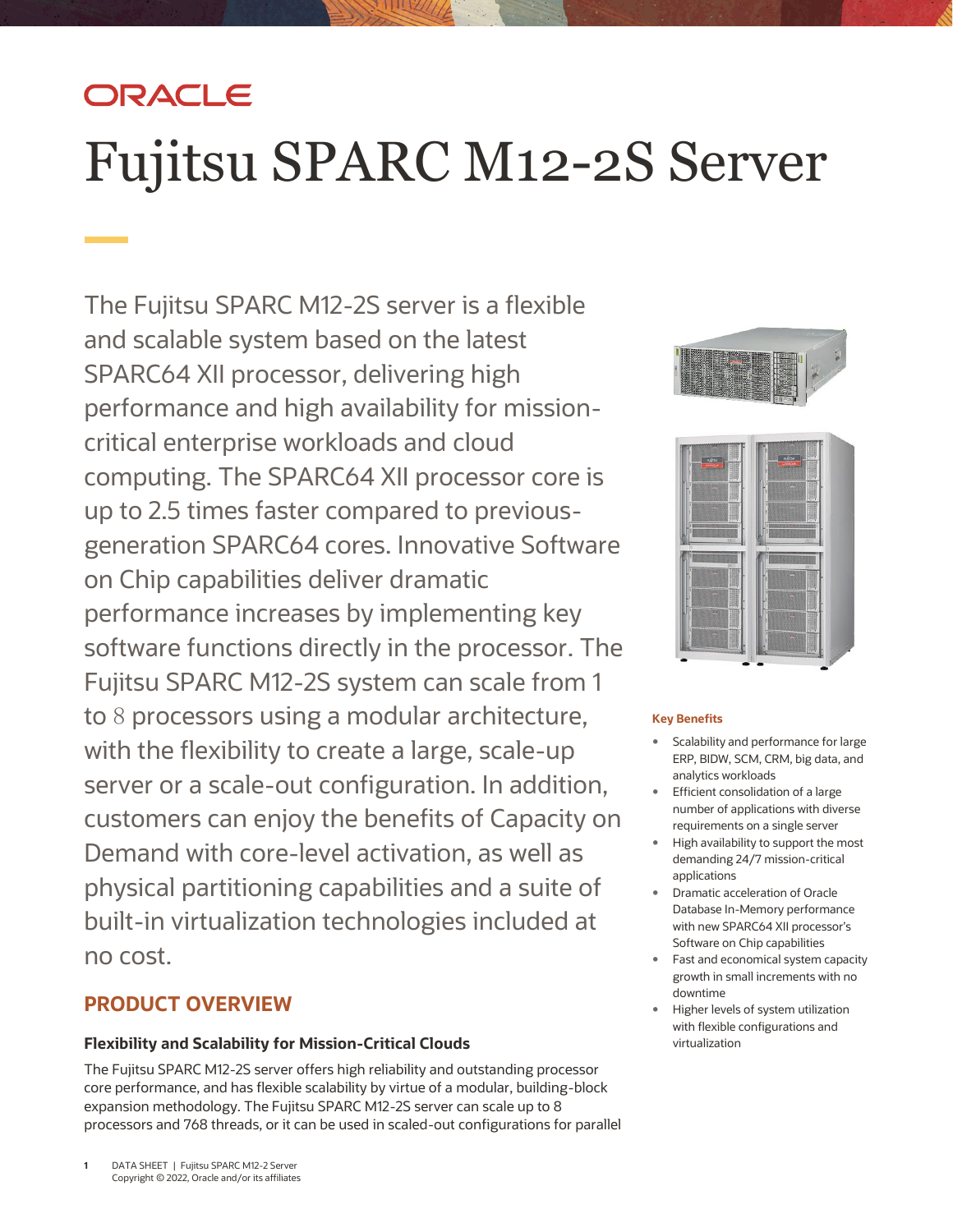distributed processing. It is an ideal server for traditional enterprise-class workloads such as large-scale online transaction processing (OLTP), business intelligence and **Key Features**  data warehousing (BIDW), enterprise resource planning (ERP), and customer relationship management (CRM), as well as new environments in cloud computing or big data processing.

 The Fujitsu SPARC M12 servers incorporate the SPARC64 XII ("twelve") processor that features improved throughput performance with eight threads per core, and significantly faster memory access through the use of DDR4 memory. Moreover, the Fujitsu SPARC M12 server delivers dramatic in-memory database performance increases by implementing key software processing functions onto the processor itself, a functionality called Software on Chip.

#### **Mainframe-Class RAS and Maximum Scalability**

 The Fujitsu SPARC M12-2S server delivers high availability to support the most availability, and serviceability (RAS) features, including automatic recovery with instruction retry, extended error-correcting code (ECC) protection, guaranteed data path integrity, configurable memory mirroring, and many more RAS capabilities. Furthermore, major system components are redundant and hot swappable for demanding mission-critical applications. It comes with mainframe-class reliability, increased availability and serviceability.

 The Fujitsu SPARC M12-2S server utilizes a modular architecture that can create a large, scale-up system configuration. An entry configuration can start with a single SPARC64 XII 12-core processor in a one server chassis—or building block—which can be expanded to two processors. The system can be further expanded incrementally from 1 to up to 4 building blocks, or up to 8 processors and 96 cores. The building high bandwidth, low latency, and linear scalability. The server also can be flexibly deployed and operated in a scale-out configuration, such as in a compute cluster. blocks are connected via a Fujitsu-developed interconnect technology that ensures

 In either scale-up or scale-out configuration, adding resources such as processors, memory, and PCIe expansion slots is a matter of gradually installing additional building blocks and connecting them via the high-speed interconnect. For example, the minimum configuration of one building block can be used for development and testing, and later more building blocks can be added to increase capacity when it's time for deployment.

#### **Oracle Solaris: the World's Most Advanced Enterprise Operating System**

 Only Oracle offers the Oracle Solaris binary application guarantee, with guaranteed 2S server supports Oracle Solaris 11 and 10, which offer the powerful Oracle Solaris ZFS file systems, and unmatched capabilities such as dynamic tracing (DTrace feature of Oracle Solaris), cryptographic infrastructure, user and process rights management, and the Oracle Solaris IP Filter feature. In addition, Oracle Solaris 9 and binary and source-code compatibility for legacy applications. The Fujitsu SPARC M12- 8 are supported using Oracle Solaris Legacy Containers.

#### **Advanced Virtualization and Consolidation**

 SPARC-based servers are the industry's best consolidation and virtualization platforms. The Fujitsu SPARC M12-2S server supports as many as 4 physical partitions, and Oracle VM Server for SPARC software enables as many as 256 logical domains to be deployed in each physical partition. Physical partitions or logical domains can be further virtualized with Oracle Solaris Zones, which supports thousands of virtual machines, enabling massive server consolidation and virtualization.

- The SPARC64 XII processor core is up to 2.5 times faster than previousgeneration SPARC64 X+ processor cores.
- block up to 4 building blocks with 8 Dynamic scaling from 1 building processors and 96 cores
- Up to 48 TB of memory for large inmemory applications
- on-line upgrades and servicing Mainframe-class RAS features, and
- **Software on Chip database**  acceleration on the SPARC64 XII processor
- Per core activation allows granular and agile response to changes in business requirements
- Layered virtualization includes Oracle VM Server for SPARC and Oracle Solaris Zones technologies
- (VLLC) is three times more efficient New Vapor and Liquid Loop Cooling than traditional cooling technology
- Server management is done through the independent service processor's eXtended System Control Facility (XSCF).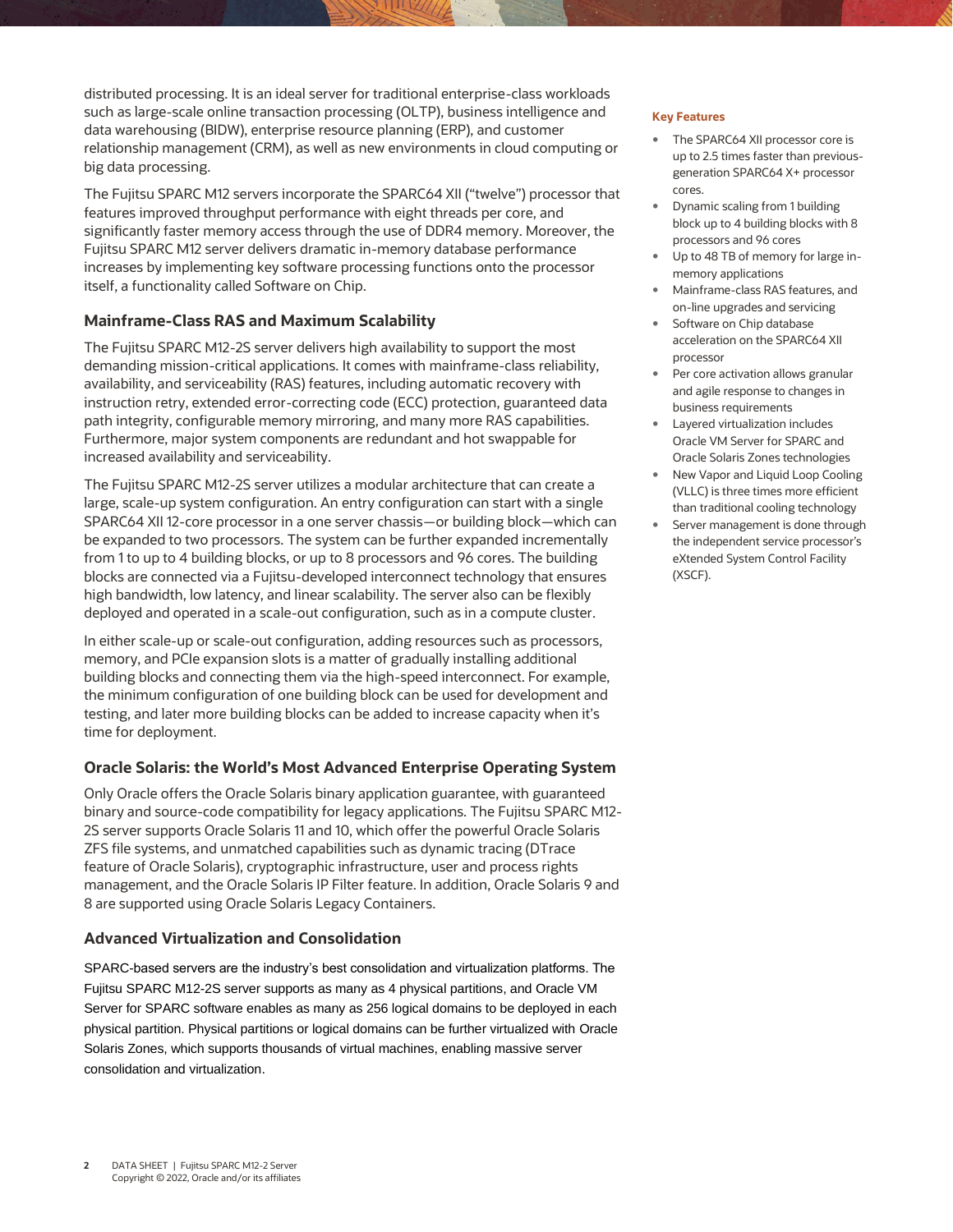# **FUJITSU SPARC M12-2S SERVER SPECIFICATIONS**

#### **ARCHITECTURE**

#### Processor

- 12-core, 4.25 GHz SPARC64 XII processor
- Dual-instruction pipeline per core
- 96 threads per processor (8 threads per core)
- 96 integer execution units per processor (8 per core)
- 96 floating-point units per processor (8 per core)
- 1 random number generator (1 per processor)

#### Cache per Processor

- **Level 1: instruction: 64 KB; data: 64 KB per core**
- Level 2: 512 KB per core
- **Level 3: 32 MB per processor**

#### System Configuration

- Fujitsu SPARC M12-2S is a modular system that can create a large, scale-up server with up to 8 processors in up to 4 building blocks, for maximum configuration flexibility
- **Each Fujitsu SPARC M12-2S building block has one or two 12-core SPARC64** VII processors
- CPUs:
	- Up to 2 CPUs: 1-unit configuration
	- Up to 8 CPUs: 4-unit configuration
- Up to 24 dual inline memory module (DIMM) slots per processor using 16, 32, or 64 GB DDR4 DIMMs
- Main memory:
	- Up to 3 TB per unit, with 64 GB DIMM: 1-unit configuration
	- Up to 12 TB per unit, with 64 GB DIMM: 4-unit configuration
- $\bullet$  I/O:
	- 8 PCI Express 3.0 short, low-profile slots (eight lanes): 1-unit configuration
	- 32 PCI Express 3.0 short, low-profile slots (eight lanes): 4-unit configuration
	- Up to 352 PCI Express slots with optional PCI expansion unit
	- 4-port 10 GbE, 1-port SAS, 2-port USB per unit
- Memory bandwidth (per chip): 153.6 GB/sec
- **Service processor: one per unit**

#### System Architecture

**SPARC V9 architecture, ECC protected** 

#### **INTERFACES**

- Network per unit: Provided with selectable network adapter PCIe card.
- hardware RAID 0, 1, and 1E/10 (ZFS file system provides higher levels of Disks and internal storage per unit: Two SAS-2 controllers providing RAID)
- Expansion bus per unit: Eight low-profile PCIe 3.0 (eight x8) slots
- PCI Expansion Units per unit: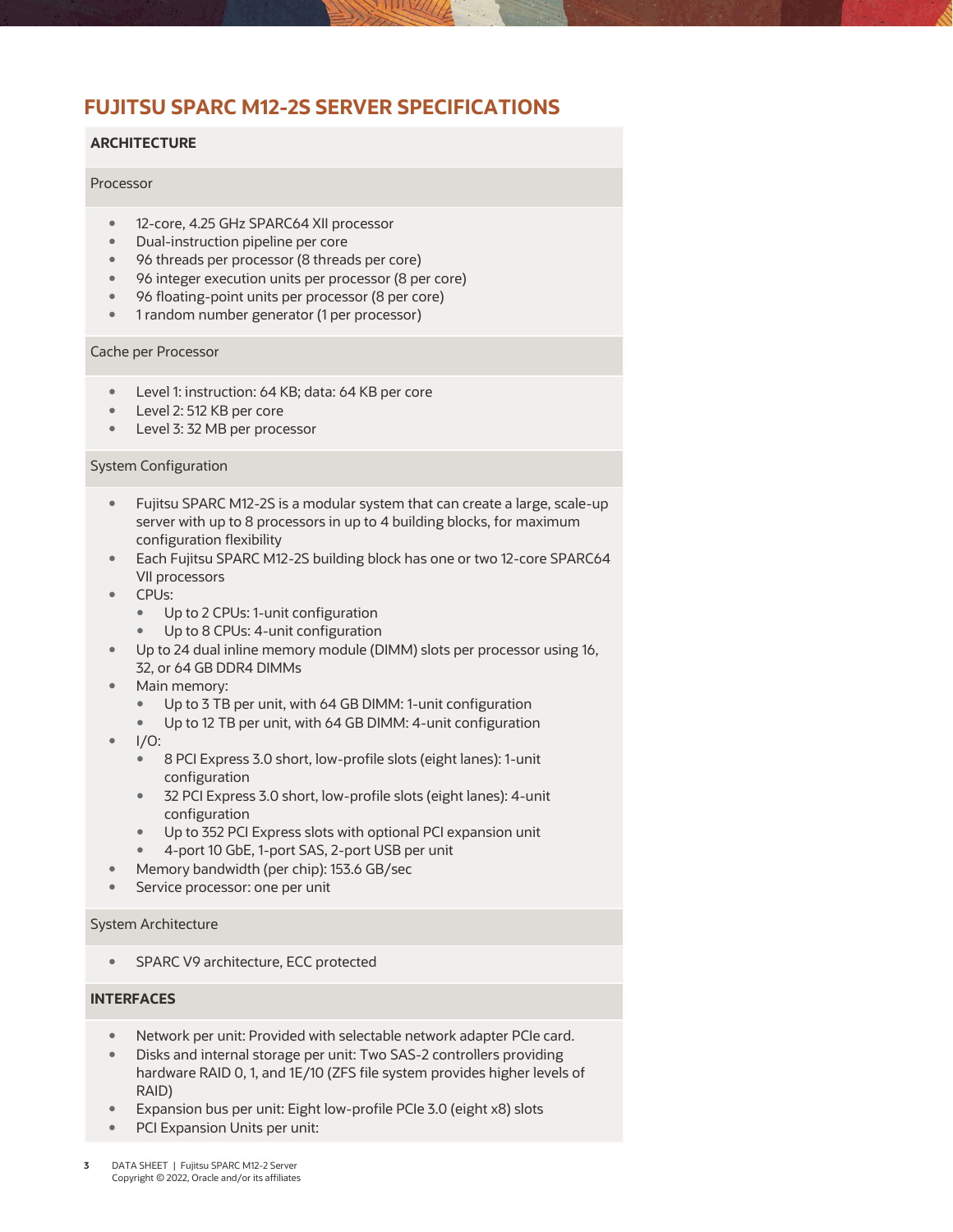- 1 CPU: Up to 48 slots (with four PCI expansion units connected)
- 2 CPUs: Up to 88 slots (with eight PCI expansion units connected)
- Ports per unit: Two external USB (one front USB 2.0 and one rear USB 3.0)
- Administration interface per unit: two 1000Base-T (RJ45) network ports, one RJ45 serial management port, two USB ports (for maintenance only)

#### **MASS STORAGE AND MEDIA**

Internal storage per unit:

- Up to eight 2.5-inch SAS-2 drives
	- 600 GB or 1.2TB hard disk drives (HDD)
	- **400 GB or 800 GB solid state drives (SSD)**

External storage:

- Optional external DVD drive
- Oracle offers a complete line of best-in-class, innovative storage, hardware, and software solutions, along with renowned world-class service and support. For more information, please refer to **[oracle.com/storage](http://www.oracle.com/storage)**

#### **POWER SUPPLIES**

- Four hot-swappable AC 1,800 W redundant  $(2 + 2)$  power supplies
- Voltage 200 to 240 VAC, frequency 50/60 Hz
- **Maximum operating input current at 200 VAC: 16.8 A**
- **Maximum operating input power at** 
	- Single unit: 3,292 W at maximum
	- $\bullet$

#### **KEY RAS FEATURES**

- End-to-end ECC protection
- Guaranteed data path integrity
- Automatic recovery with instruction retry
- Dynamic L1, L2, and L3 cache way degradation
- ECC and extended ECC protection for memory, memory mirroring, periodic memory patrol, and Predictive Self Healing (a feature of Oracle Solaris)
- Hardware redundancy in memory (when mirroring), HDD/SSD, PCI cards (multipath configuration), power system, power supply unit (PSU), and fan
- **Hot-pluggable HDD/SSD, PSU, PCI card, and fan**
- Live operating system upgrades
- **Firmware updates during system operation**

#### **SOFTWARE**

#### Operating System

 Oracle recommends the latest version of Oracle Solaris 11.4 for enhanced performance and functionality, including features enabled by Software on Chip technology

- Control domain:
	- Oracle Solaris 11.3 + SRU11.3.17.5.0 or later
	- Oracle Solaris 11.2 + SRU11.2.15.5.1
	- Oracle Solaris 11.1 + SRU11.1.21.4.1
	- **•** Oracle Solaris 10 1/13 plus required patches
- The following versions are supported within guest domains:
	- Oracle Solaris 11.1 or laterOracle Solaris 10 1/13\*
- **4** DATA SHEET | Fujitsu SPARC M12-2 Server Copyright © 2022, Oracle and/or its affiliates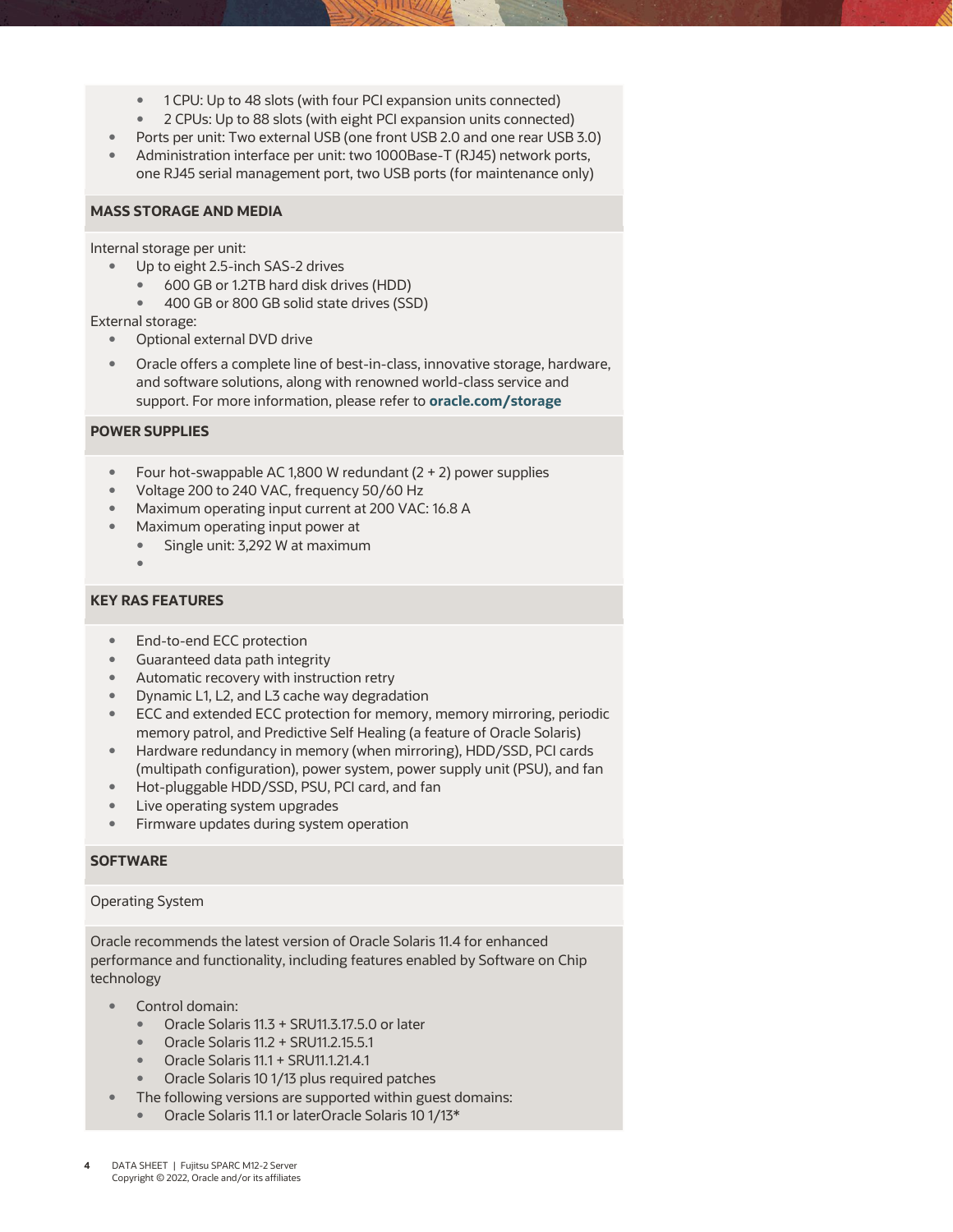- Oracle Solaris 10 8/11\*
- Oracle Solaris 10 9/10\*
	- \* Plus required patches

 Applications certified for Oracle Solaris 9 or 8 only may run in an Oracle Solaris 9 or 8 branded zone running within an Oracle Solaris 10 domain.

#### Software Included

- Oracle Solaris 11.4 (latest version), which includes Oracle VM Server for SPARC
- Oracle Solaris ZFS (default file system)

#### Virtualization

 Built-in, no-cost Oracle VM Server for SPARC provides the flexibility and power for may be run within a single Oracle VM Server for SPARC logical domain. running multiple logical domains in a single server. Multiple Oracle Solaris Zones

#### **ENVIRONMENT**

Operating temperature:

- $\bullet$  5° C to 35° C at 0 to 500 m (41° F to 95° F at 0 to 1,640 ft.)
- $\degree$  5° C to 33° C at 501 to 1,000 m (41° F to 91° F at 1,641 to 3,280 ft.)
- $\degree$  5° C to 31° C at 1,001 to 1,500 m (41° F to 88° F at 3,281 to 4,920ft.)
- $\degree$  5° C to 29° C at 1,501 to 3,000 m (41° F to 84° F at 4,421 to 9,840 ft.)

#### Nonoperating temperature:

- $-25^{\circ}$  C to 60 $^{\circ}$  C (-13 $^{\circ}$  F to 140 $^{\circ}$  F) (packed)
- 0 to 50° C (32° F to 122° F) (nonpacked)

Operating relative humidity: 20% to 80% relative humidity, noncondensing

Nonoperating relative humidity: 8 to 80% relative humidity, noncondensing

Operating altitude: 0 m to 3,000 m (0 feet to 9,840 feet)

#### Acoustic noise for a single unit

| <b>DESCRIPTION</b>   | ONE CPU INSTALLED | <b>TWO CPUS INSTALLED</b> |
|----------------------|-------------------|---------------------------|
| Sound power level    | 8.2 B             | 8.5 B                     |
| Sound pressure level | $64$ dB           | 68 B                      |

#### **REGULATIONS (MEETS OR EXCEEDS THE FOLLOWING REQUIREMENTS)**

#### **Safety:**

 UL/CSA 60950-1, UL/CSA 62368-1, EN EN 62368-1, IEC 60950-1 CB scheme with all country differences, IEC 62368-1 CB scheme with all country differences

**EMC:**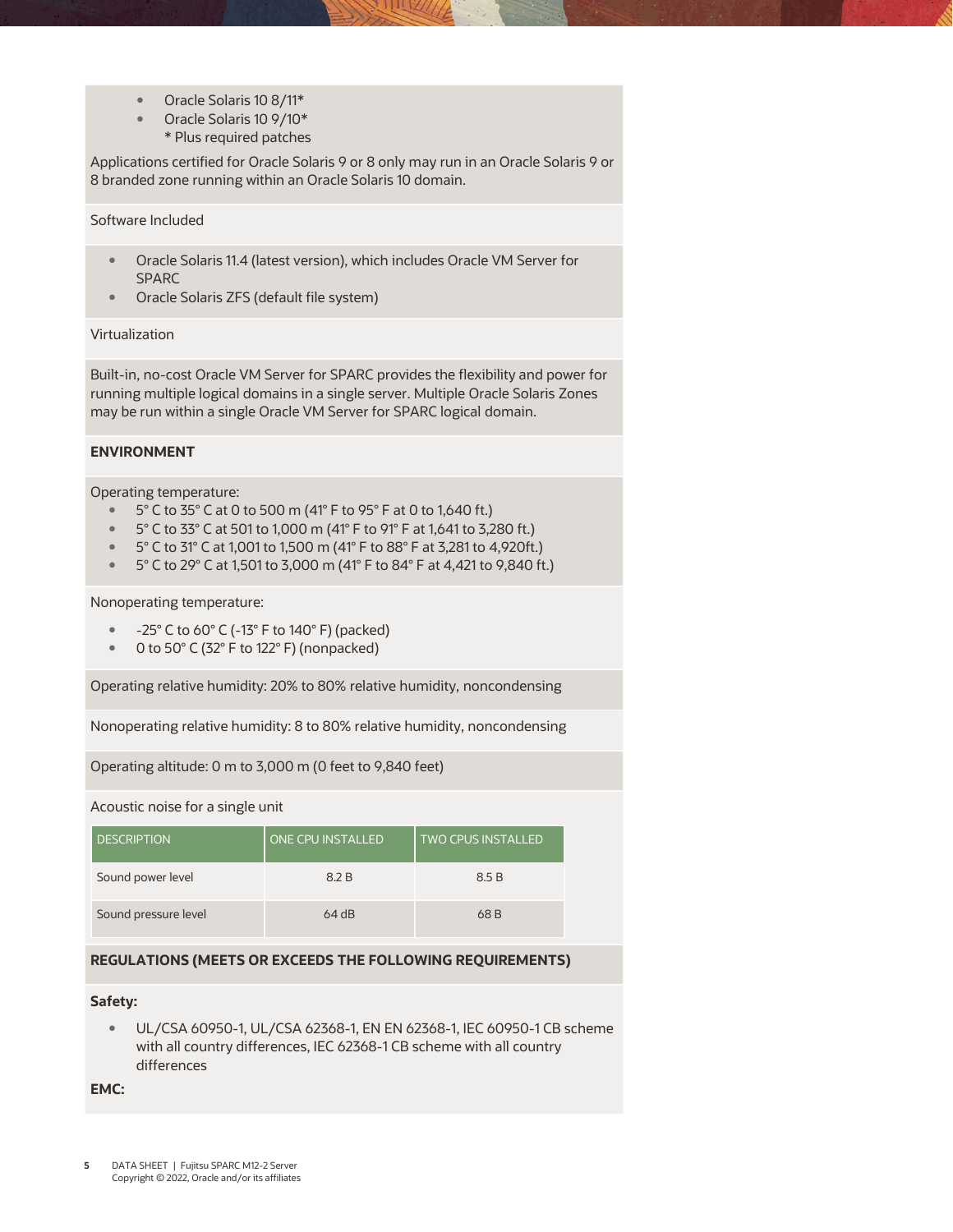- Emissions: FCC 47 CFR 15, ICES-003, EN 55032, KN32, EN 61000-3-2, EN 61000-3-3, JIS C 61000-3-2
- **Immunity: EN 55024, KN35**

#### **Certifications:**

 North America Safety (NRTL), European Union (EU), International CB Scheme, BSMI (Taiwan), RCM (Australia), KCC (Korea), VCCI (Japan), EAC (Eurasia), BIS(India) , UKCA (United Kingdom)

#### **European Union directives:**

 amended, Low Voltage Directive 2014/35/EU, EMC Directive 2014/30/EU, WEEE Directive 2012/19/EU and Eco design Directive 2009/125/EC Restriction of Hazardous Substances (RoHS) Directive 2011/65/EU as

 All standards and certifications referenced are to the latest official version. For additional detail, please contact your sales representative.

Other country regulations/certifications may apply.

#### **DIMENSIONS AND WEIGHT**

- Per unit
	- $\bullet$  Height: 175 mm (6.9 inches); 4U
	- Width: 440 mm (17.3 inches)
	- Depth: 800 mm (31.5 inches)
	- Weight: 60 kg (133 lb.)
- Per rack
	- Height: 2000 mm (78.7 inches)
	- Width: 700 mm (27.6 inches)
	- Depth: 1050 mm (41.3 inches)
	- Weight: 780 kg (1720 lb.)